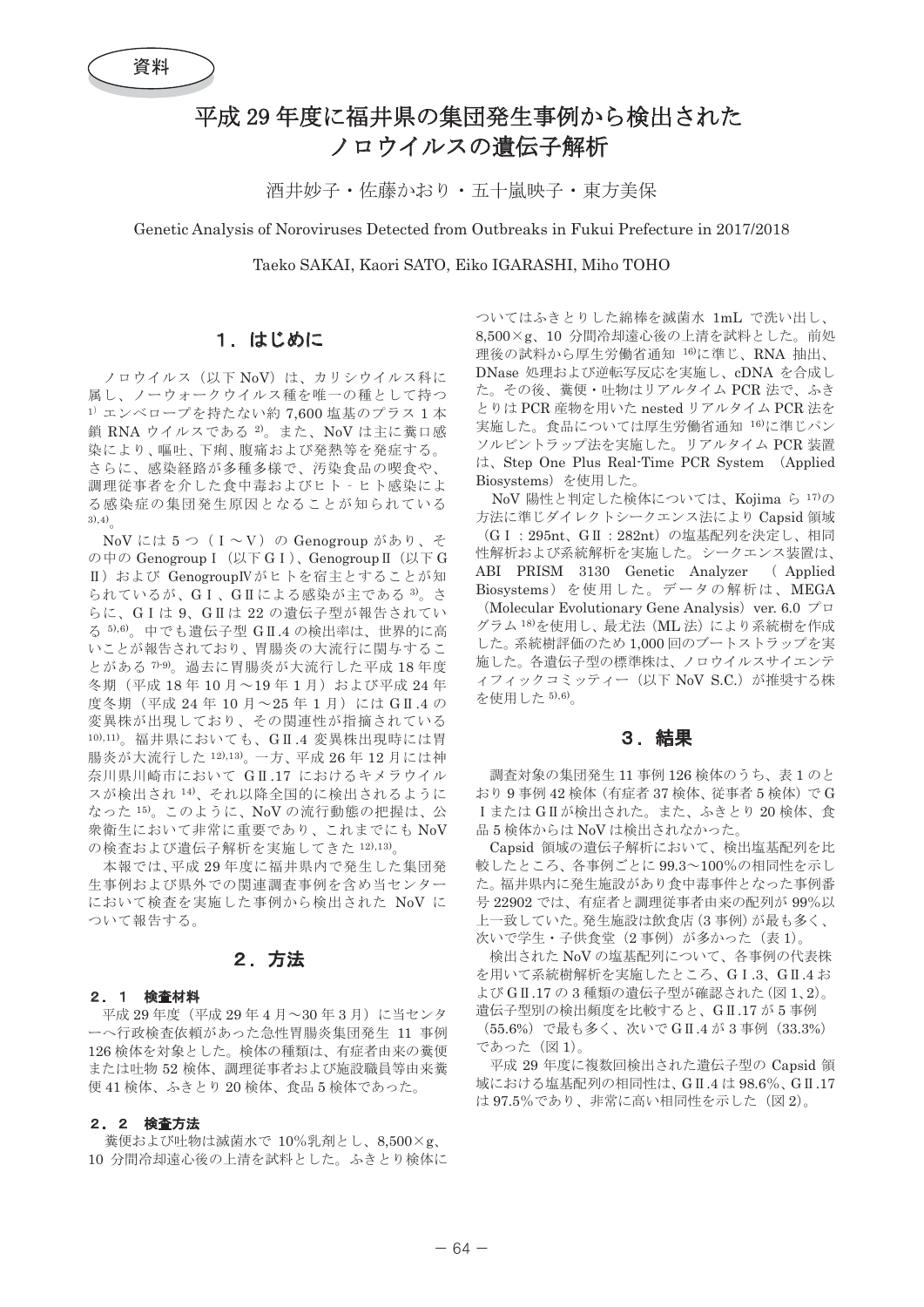| NoV が陽性となった事例 | 表 1 |  |  |  |  |
|---------------|-----|--|--|--|--|
|---------------|-----|--|--|--|--|

| 事例番号  | 初発患者<br>発生年月日 | 発生地域 | 発生施設 | 推定感染経路                   |               | 有症者        | 陽性数/検査数        |          | 調理従事者等<br>陽性数/検査数 | 食品<br>陽性数/検査数 | ふきとりその他<br>陽性数/検査数 | 検出した<br>遺伝子型       | 代表株名                 |
|-------|---------------|------|------|--------------------------|---------------|------------|----------------|----------|-------------------|---------------|--------------------|--------------------|----------------------|
| 22902 | 2017.5.4      | 福井   | 飲食店  | 従業員を介する<br>食中毒<br>(事件報告) | 5             |            | 6              | 4        | -8                |               | 0<br>11            | $G \Pi .17$        | Fukui/22902F12/H29-5 |
| 22904 | 2017.6.11     | 福井   | 飲食店  | 不明                       |               |            | 3              |          |                   |               |                    | $G \Pi .17$        | Fukui/22904F3/H29-6  |
| 22905 | 2017.8.22     | 丹南   | 不明   | ヒトーヒト感染                  | 3             |            | 3              |          |                   |               |                    | $G \Pi .17$        | Fukui/22905T1/H29-8  |
| 22906 | 2017.12.10    | 福井   | 量販店  | 不明                       | $\mathcal{R}$ | $\prime$   | -3             |          |                   |               |                    | GI.3               | Fukui/22906F1/H29-10 |
| 22907 | 2017.12.      | 県外   | 学生食堂 | 従業員を介する<br>食中毒<br>(事件報告) |               |            |                |          |                   |               |                    | $G \Pi .4$         | Fukui/22907S1/H29-12 |
| 22908 | 2017.12.30    | 坂井   | 旅館   | ヒトーヒト感染                  | 5             |            | $\overline{7}$ | $\Omega$ | 26                |               | $\mathbf{0}$<br>/2 | $G \Pi .4$         | Fukui/22908S3/H29-12 |
| 22909 | 2018.1.10     | 福井   | 子供食堂 | ヒトーヒト感染                  | 5             | $\sqrt{2}$ | -6             |          |                   |               |                    | $G \Pi .4$         | Fukui/22909F1/H30-1  |
| 22910 | 2018.1.24     | 二州   | 保育園  | ヒトーヒト感染                  | 13            |            | 14             |          | 5                 | 5<br>0        | 0                  | $G \Pi .17$        | Fukui/22910N1/H30-1  |
| 22911 | 2018.2.16     | 県外   | 飲食店  | 不明                       |               |            |                |          |                   |               |                    | $G \text{ II}$ .17 | Fukui/22911S1/H30-2  |



#### 図1 検出された NoV の遺伝子型



発生月別では、12月 (3事例)が最も多く、1月 (2事 例)などNoV流行期にあたる冬季に多かった(表1、図3)。 遺伝子型別にみると、平成29年5月から6月には平成

28年3月に引き続き2事例から GIL.17 が検出されたが、 GI.2 は検出されなかった。平成 29年12月には1事例か ら GI.3、2 事例から GI.4、平成 30 年 1 月には GI.4 と GIL.17 がそれぞれ 1 事例、2 月には GIL.17 が 1 事例か ら検出された。

平成 28年12月から平成 29年3月に流行の主流であっ た GIL2 は平成 29 年度には検出されなかった。

### 4. 考察

NoV の感染経路は多種多様であり、集団発生の原因に なることも報告されている 3),4)。集団発生事例として検査 依頼のあった 11 事例のうち9事例から NoV が検出され、 そのうちの2事例が食中毒事件となった(事例番号:22902、 22907)。その他の胃腸炎ウイルスが検出された事例とし て、平成29年度にはA群ロタウイルスによる食中毒事例 が1件発生した。

また、食中毒事件にはならなかったが、ヒト - ヒト感染 が感染経路と推定された事例も 4 事例あり、NoV の予防 対策は重要であると考えられる。

Capsid 領域における遺伝子解析の結果、平成 29 年度は GI.3、GI.4 および GI.17の3種類の遺伝子型が検出さ れた。

GI.3 は、平成 29 年12 月に検出された。福井県におい て集団発生事例からの GIの検出は平成 27年3月以来2 年ぶりであった。福井県内の散発事例において平成29年 度にGIは検出されず、小児における流行は見られなかっ ࠋࡓ

GI.4 は、平成 29年12月から平成 30年1月にかけて 3 事例から検出された。胃腸炎の小児散発例において G Ⅱ.4 は常に主要な遺伝子型であり 19)、本県でも 2017/18 シーズンにおける小児散発例からの NoV 検出割合は G Ⅱ.4 が最も多かった<sup>20)</sup>。 事例番号 22909 では、子供食堂 参加者が通う小学校の児童が先行発症していたとの情報 もあり、小児感染事例との関連も考えられる。

GI.17 は、平成29年5月から8月までの3事例と平成 30年1月から2月にかけての2事例で検出された。福井 県内において GII.17 は平成 29年3月から集団発生事例 において検出が続いた 21)。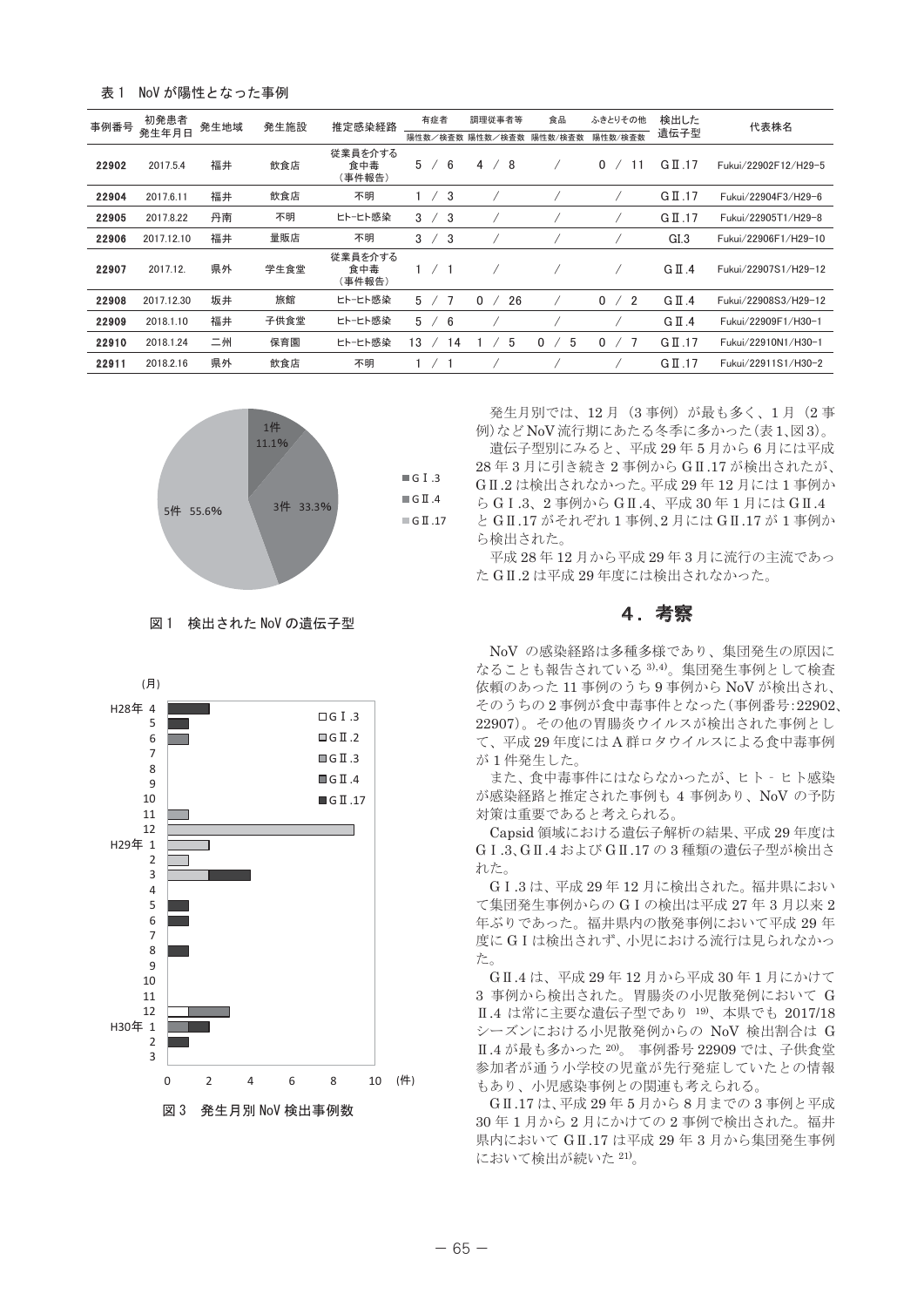